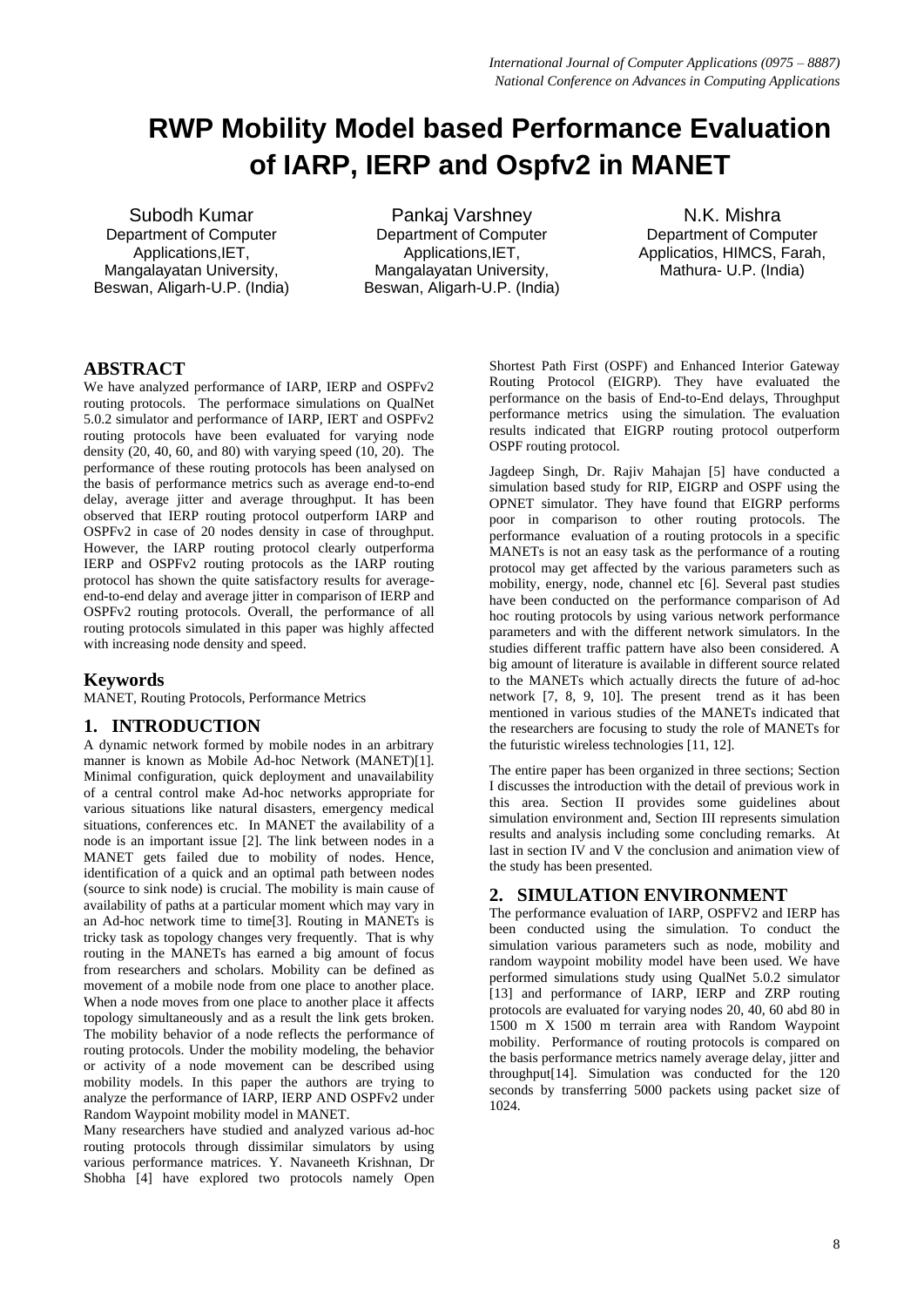# **3. SIMULATION RESULTS AND ANALYSIS**

The performance comparison of IARP, IERP and OSPFV2 routing protocols using random waypoint mobility model for varying nodes scenario under varying speed 10-20 has been presented. The simulation results for IARP, IERP and OSPFV2 routing protocols are presented as under:

#### *i. Average End-to-End Delay(s):*

The average end-to-end delay of IARP routing protocol is least in comparison of IERP and OSPFV2 routing protocols. However, the average end-to-end delay is higher for IERP routing protocol in comparison of OSPF and IARP routing protocols. The simulation results for average end-to-end delay are shown in Figure-1.



**Figure 1: Average End-to-End Delay of IARP, IERP and OSPFV2 routing protocols.**

*ii. Average Jitter(s):*

The average jitter is least for IARP routing protocol than that of IERP and OSPFV2. The IERP routing protocol indicated

the higher jitter than that of IARP and ZRP. The simulation results for average jitter are shown in Figure-2.



**Figure 2: Average Jitter of of IARP, IERP and OSPFV2 routing protocols.**

*iii. Throughput Analysis:*

The simulation results are clearly indicating that the overall performance of IARP routing protocol is better in comparison of IERP and OSPFv2 routing protocols in all cases. On

otherhand the performance of IERP is quite satisfactory than than of OSPFV2 in high speed. The comparative results of IARP, IERP and OSPFV2 is graphically represented in Figure-3.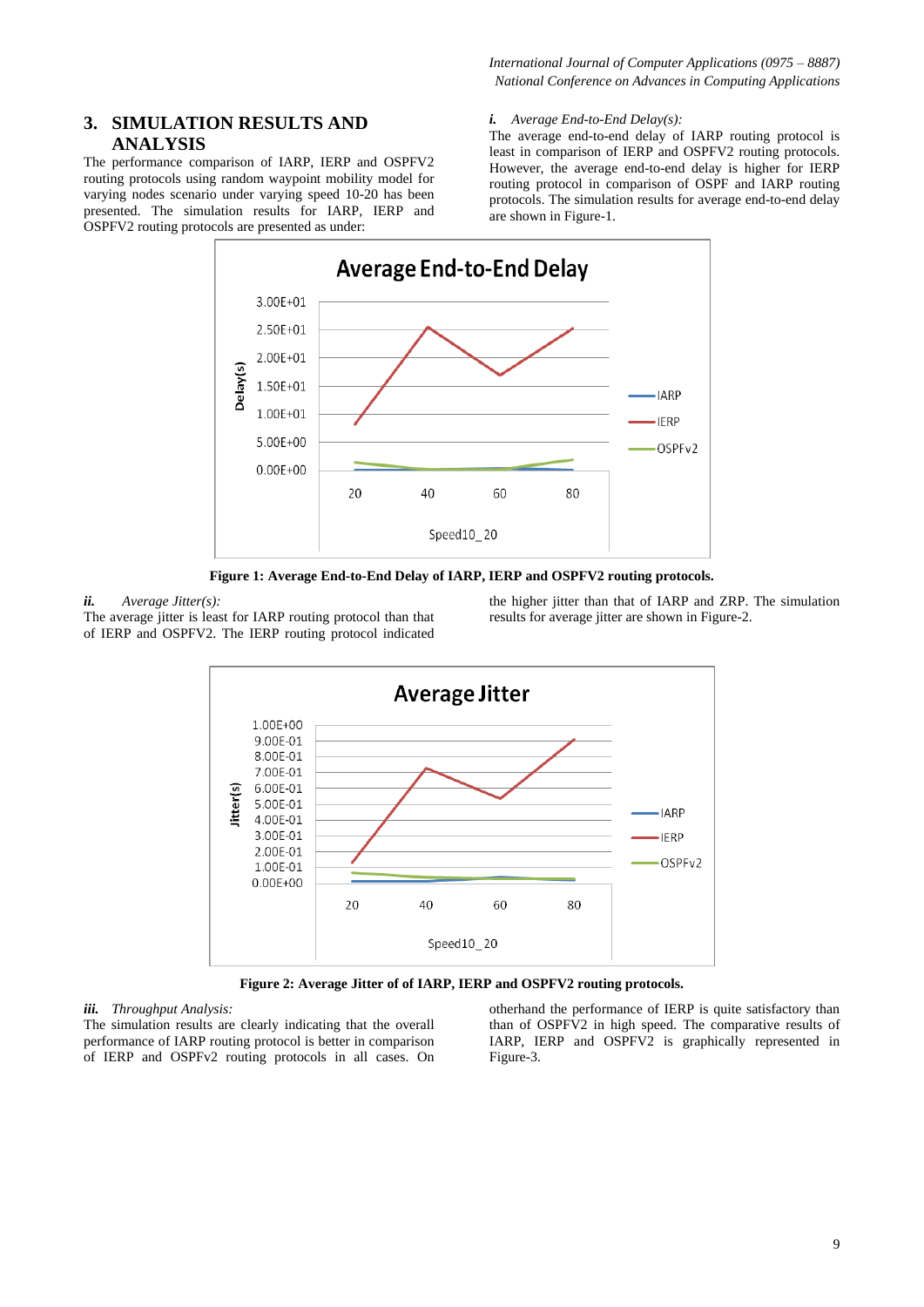

**Figure 3: Average Throughput of IARP, IERP and OSPFV2**

# **4. CONCLUSION**

The performance evaluation of IARP, IERP and OSPFV2 routing protocols have been conducted using QualNet simulatior. Performance of routing protocols is compared on the basis performance metrics namely average delay, jitter and throughput. It has been observed that IERP routing protocol outperform IARP and OSPFv2 in case of 20 nodes density in case of throughput. However, the IARP routing protocol clearly outperforma IERP and OSPFv2 routing protocols as the IARP routing protocol has shown the quite satisfactory results for average-end-to-end delay and average jitter in

comparison of IERP and OSPFv2 routing protocols. Overall, the performance of all routing protocols simulated in this paper was highly affected with increasing node density and speed. In general, it can be state that any MANET is need to be formed or setup for any terrain size, then a proper indepth analysis is required [15].

# **5. ANIMATION VIEW**

Animation view of simulation scenario for the performance comparison of IARP, IERP and OSPFV2 is given in the Figure-4.



**Figure-4: Animation view of simulation scenario of IARP, IERP and OSPFV2 routing protocols.**

#### **6. REFERENCES**

- [1] Jun-Zhao Sun, Mobile Ad-Hoc Networking: An Essential Technology for Pervasive computing, in Proc. International Conference on Info-Tech and Info-Net, vol-3, pp. 316-321, 2001.
- [2] Kumar S., Agrawal G.S. and Sharma S. K., "Impact of Mobility Models on MANETs Routing Protocols", INROADS, 3(1), pp. 142-147, 2014.
- [3] Kumar S., Agrawal G.S. and Sharma S. K., "Performance Comparison Of Olsr And Star Routing Protocols In Manets Using Random Waypoint Mobility ModeL",